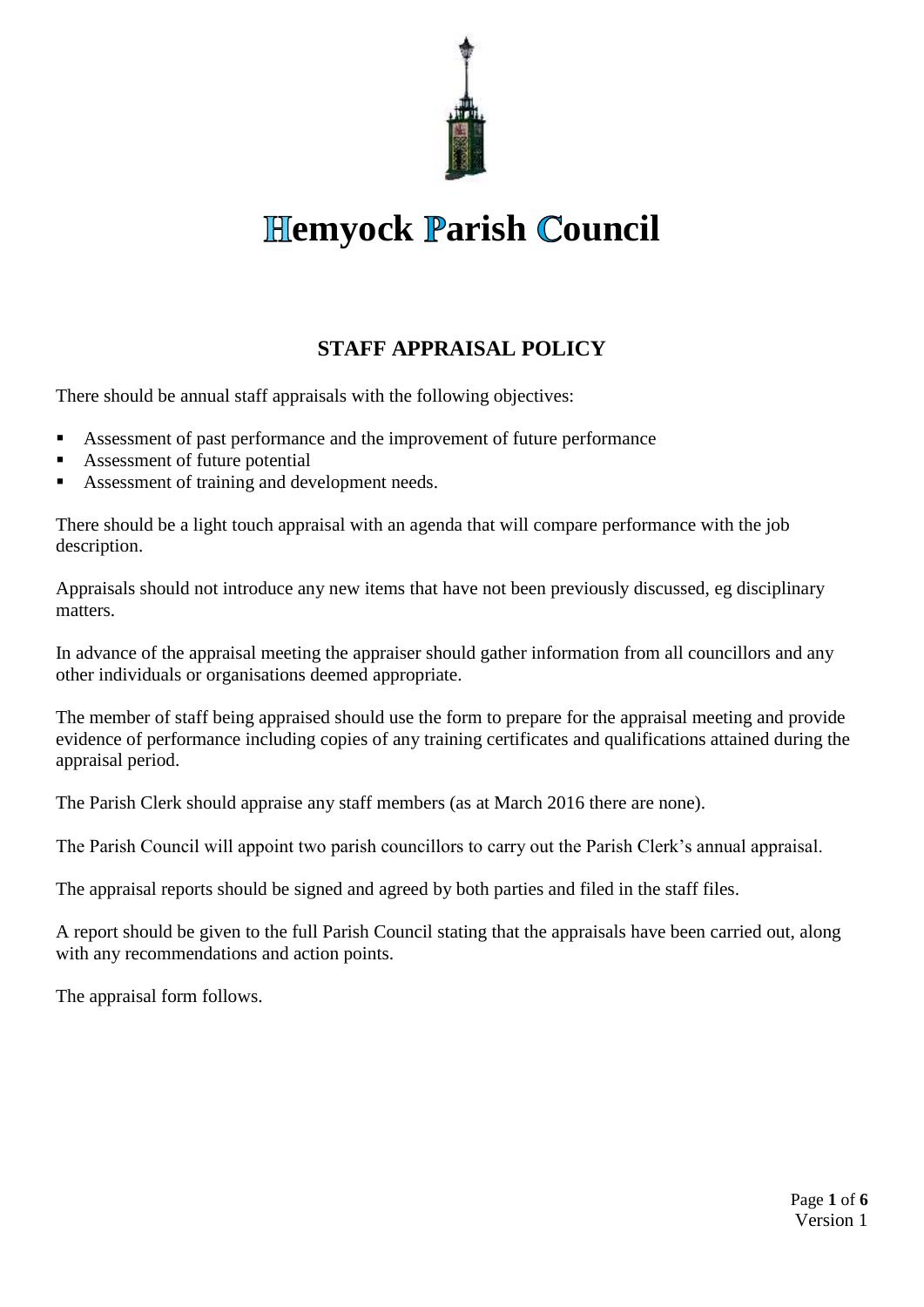

# **ANNUAL STAFF APPRAISAL FORM**

| Name of Employee:             |  |  |
|-------------------------------|--|--|
| Post Held:                    |  |  |
| Date of Appointment:          |  |  |
| Report for Period:            |  |  |
| Current Job:                  |  |  |
| Purpose of Job:               |  |  |
| <b>Description of Duties:</b> |  |  |
|                               |  |  |
|                               |  |  |
|                               |  |  |
| Targets:                      |  |  |
|                               |  |  |
|                               |  |  |

### DETAILED ASSESSMENT OF PERFORMANCE OF DUTIES

#### **GRADES**

- A Well above the performance expected B Consistently above the acceptable standard of the grade C Usually achieves the acceptable standard of the grade and meets all the job requirements D Not quite up to an acceptable standard showing some general weaknesses E Consistently below the acceptable standard
- F Performance well below the expected level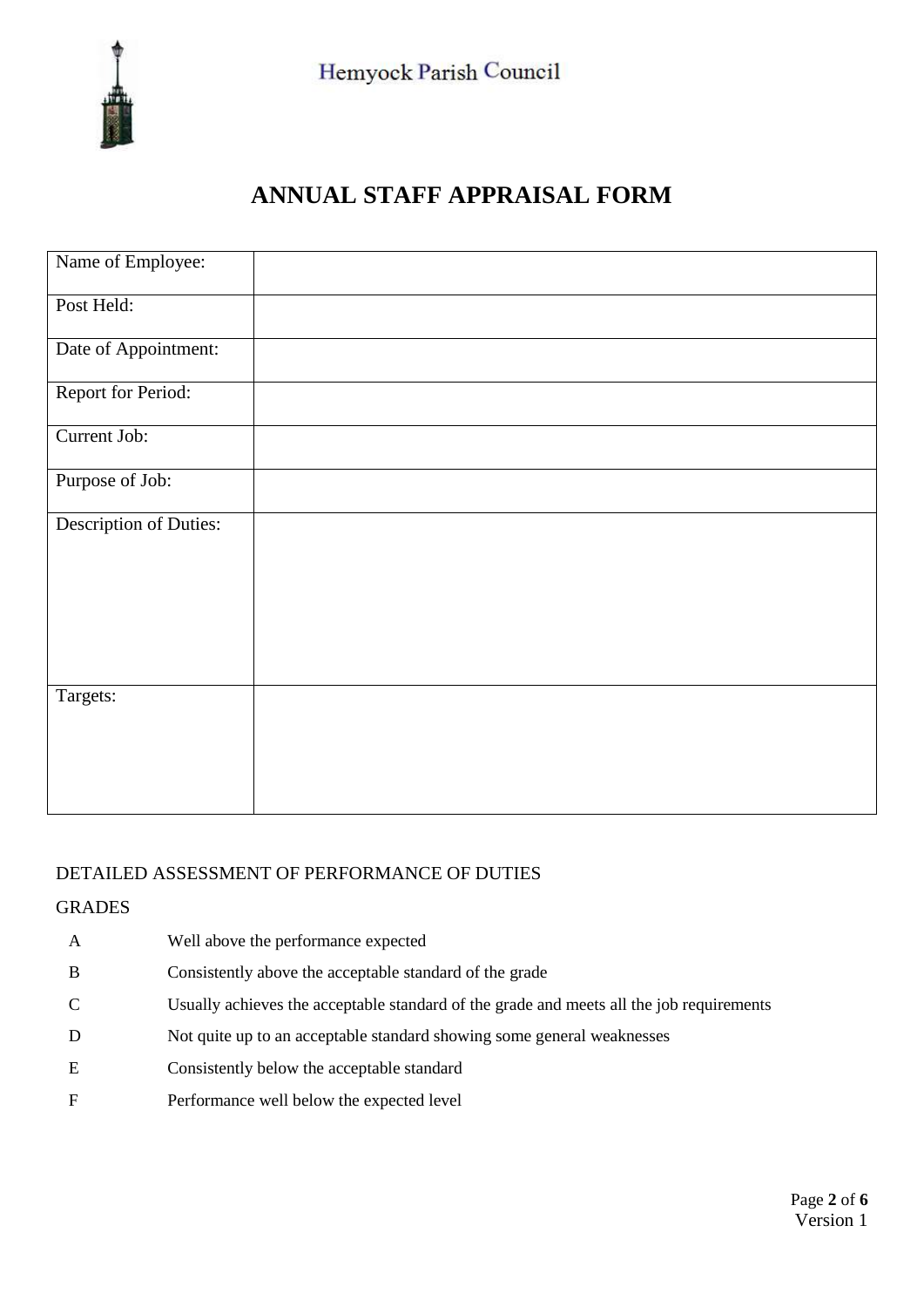|                                  | A | B | $\mathbf C$ | D | E | в |
|----------------------------------|---|---|-------------|---|---|---|
| <b>Knowledge of Duties</b><br>1. |   |   |             |   |   |   |
| Comments:                        |   |   |             |   |   |   |
|                                  |   |   |             |   |   |   |

|                              | A | B | $\mathbf C$ | D | E |  |
|------------------------------|---|---|-------------|---|---|--|
| 2.<br><b>Quality of Work</b> |   |   |             |   |   |  |
|                              |   |   |             |   |   |  |
| Comments:                    |   |   |             |   |   |  |
|                              |   |   |             |   |   |  |
|                              |   |   |             |   |   |  |
|                              |   |   |             |   |   |  |

|                               | A | B | $\mathbf C$ | D | E |  |
|-------------------------------|---|---|-------------|---|---|--|
| <b>Quantity of Work</b><br>3. |   |   |             |   |   |  |
| Comments:                     |   |   |             |   |   |  |
|                               |   |   |             |   |   |  |
|                               |   |   |             |   |   |  |

|                                       | A | $\mathbf{B}$ | $\mathbf C$ | D | E |  |
|---------------------------------------|---|--------------|-------------|---|---|--|
| <b>Relations with Others</b><br>$-4.$ |   |              |             |   |   |  |
| Comments:                             |   |              |             |   |   |  |

|                                   | A | B | $\mathbf C$ | D | E |  |
|-----------------------------------|---|---|-------------|---|---|--|
| <b>Communication Skills</b><br>5. |   |   |             |   |   |  |
| Comments:                         |   |   |             |   |   |  |
|                                   |   |   |             |   |   |  |

| . O. | <b>Manual/Numeric/Operational Skills</b><br>(where applicable) |  |  |  |  |  |  |
|------|----------------------------------------------------------------|--|--|--|--|--|--|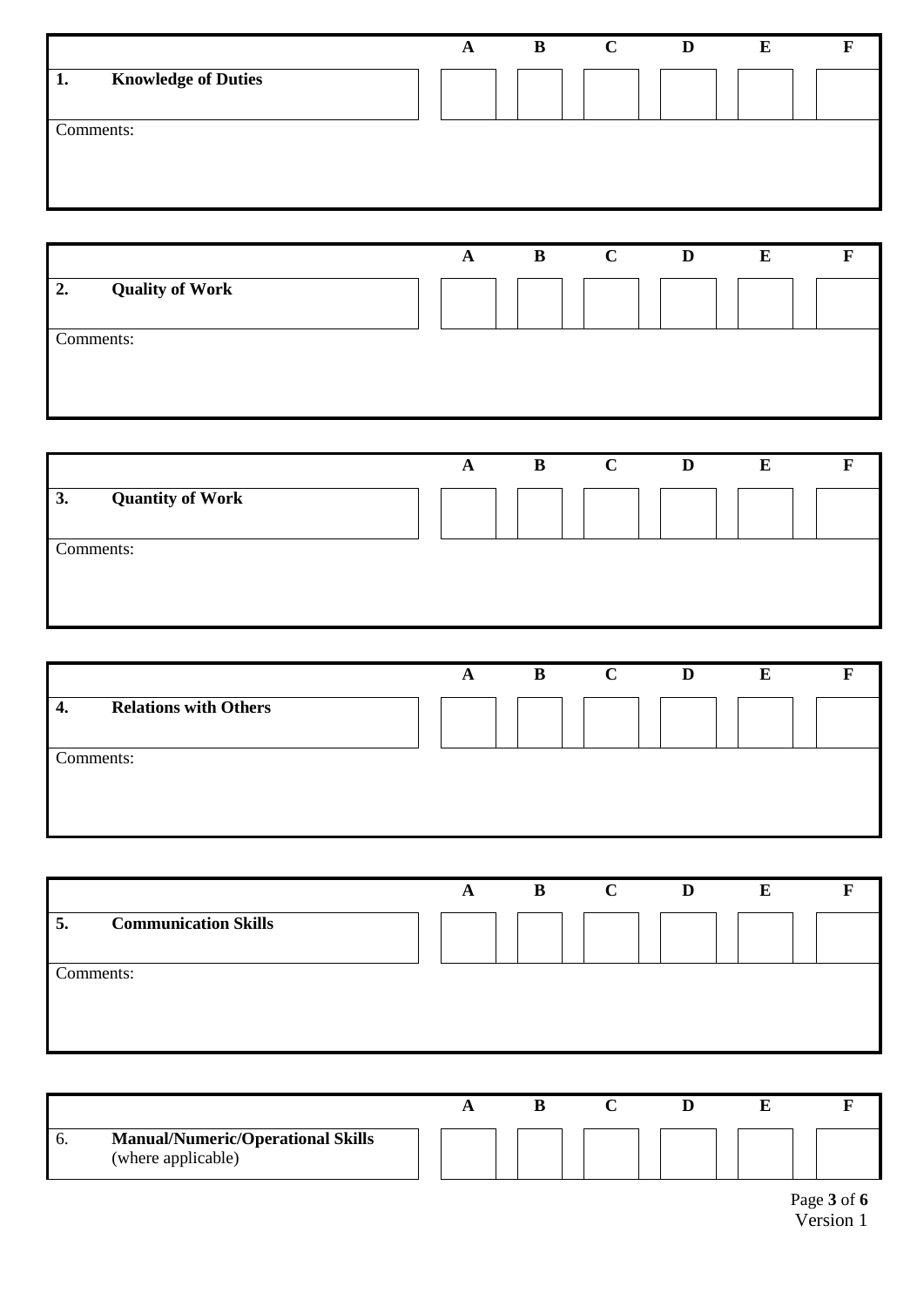|                                                                   | A | B | $\mathbf C$ | D |  |  |
|-------------------------------------------------------------------|---|---|-------------|---|--|--|
| <b>Supervision/Oversight of Staff (where</b><br>7.<br>applicable) |   |   |             |   |  |  |
| Comments:                                                         |   |   |             |   |  |  |
|                                                                   |   |   |             |   |  |  |

**ATTENDANCE** and any specific factors affecting overall performance

**TRAINING AND QUALIFICATIONS** achieved in the reporting period

**INTERESTS** and **CAREER ASPIRATIONS**

ANY FURTHER COMMENTS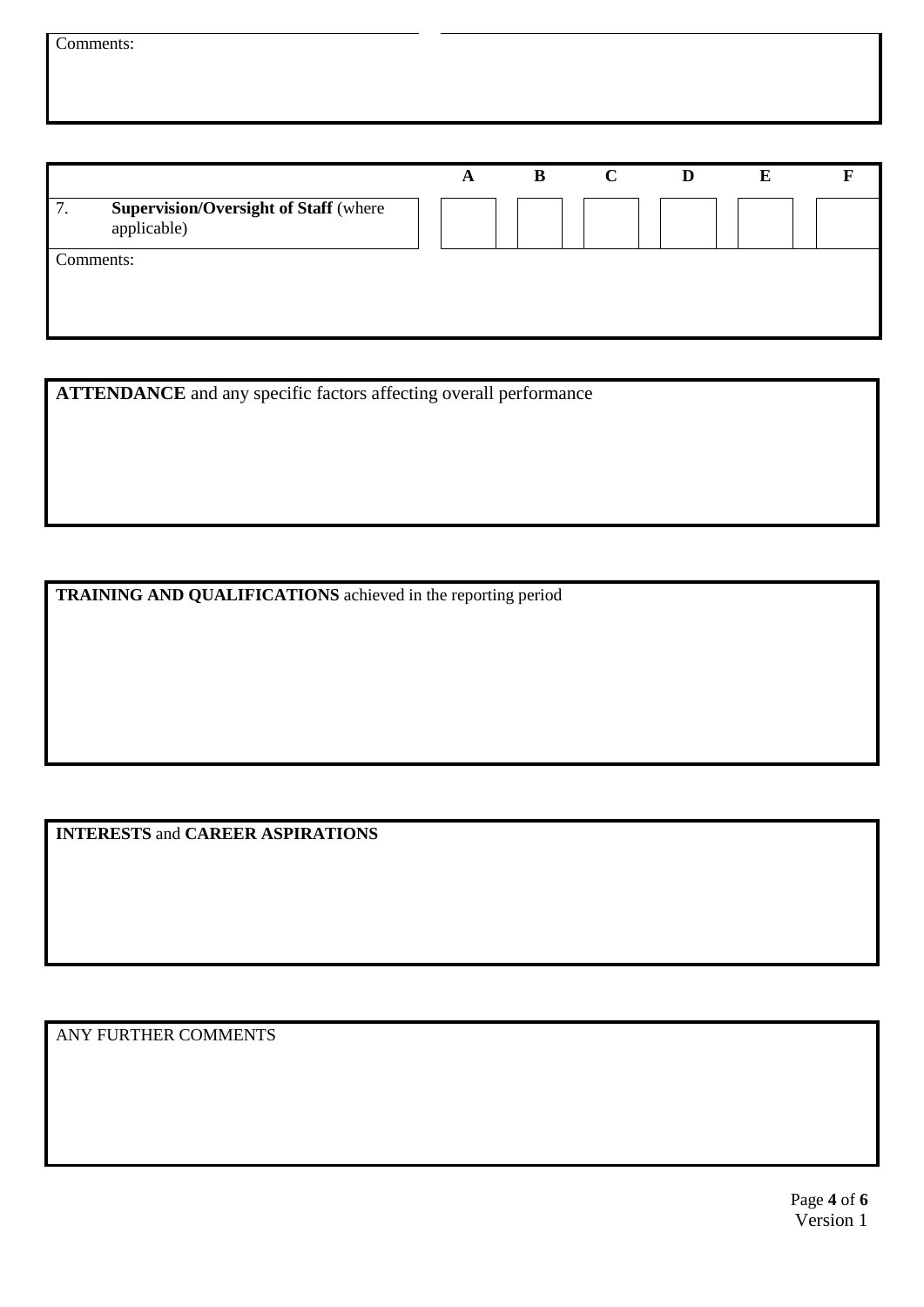**STRENGTHS:**

#### **AREAS FOR DEVELOPMENT:**

#### **ACTION PLAN**

Including action to be taken to improve performance on current job and specific development and training action by:

#### **The Appraisee**

**ACTION TARGET DATE**

**The Appraiser**

A**CTION TARGET DATE**